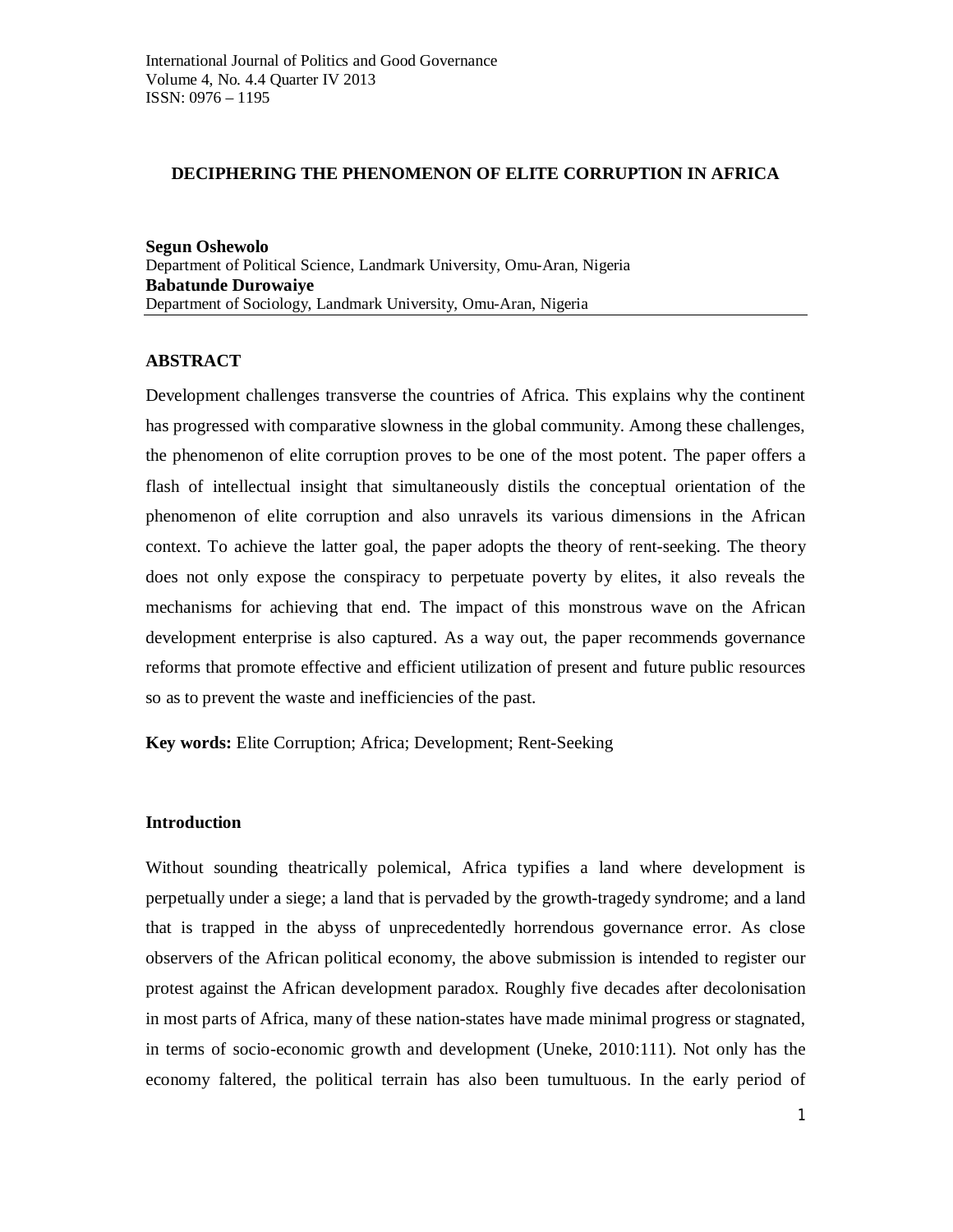statehood in Africa, hopes and expectations were high that the region would transpose into a major industrial destination in the world as a result of the abundant natural and economic resources that dot the length and breadth of the continent (Ajayi & Oshewolo, 2013). Afterwards, the descent of the continent into the abyss of underdevelopment represents a monumental betrayal of Africa's huge resource base. In comparative development analysis, the current situation in Africa is more harrowing than any other region in the world. This is because African countries have not been able to reach the development potentials that are consistent with their enormous resource base.

How then do we decipher this situation? What exactly is the problem? Several observers have rightly hinged the African development crisis on the phenomenon of elite corruption (see Ojukwu & Shopeju, 2010; Uneke, 2010; Lawal, 2007; Gyimah-Brempong, 2002; Mbaku, 1996). The focus of this paper is not to reproduce scholarly works in this regard but to articulate the intricate patterns of the phenomenon in the African context. By this focus, the pitfalls of impressionistic assertions which our opening submission may suggest are avoided.

While Africa represents a region with enormous political and economic potentials due to huge human and material endowments, elite corruption has however deprived the continent of the development benefits. This phenomenon represents the root cause of poverty. As a result of elite corruption, poor economic performance pervades the continent of Africa. Poor economic performance is not limited to resource-poor countries of the Sahel region; it is also a feature of resource-rich countries such as the Democratic Republic of Congo and Nigeria (see Gyimah-Brempong, 2002:183). The climate of predatory rule across Africa reinforces the focus of this paper on elite corruption. Some of the notable attributes of predatory rule include: a high degree of political power concentrated in personal rule and sustained by a narrow coalition without a coherent ideological justification; the use of this power to control and distribute economic resources; the failure to use such resources for any observable developmental purpose; the systematic erosion of both public institutions and the rule of law; and a consequent degradation of the economy (see Bavister-Gould, 2011). This disposition has not only popularised the phenomenon of elite capture and corruption, it has also produced development disjointedness in Africa.

The paper offers an explanation for the phenomenon of elite corruption in Africa. An explanatory variable that elaborately distils the problem is the rent-seeking theoretical model.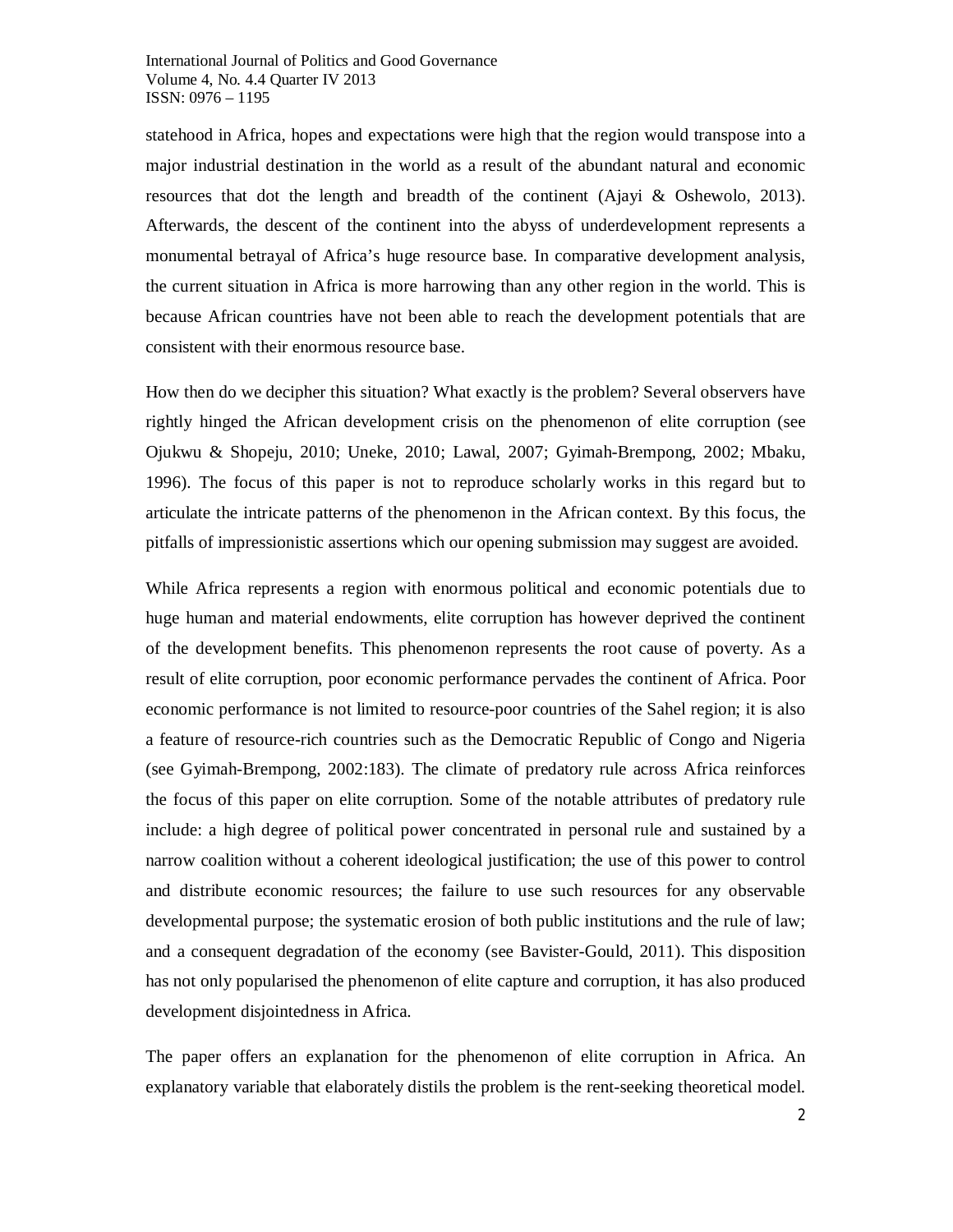In addition to its own theoretical insights, it also incorporates the articulations of other related variables such as elite capture and predatory rule. In view of this, the paper largely relies on the useful theoretical insights of rent-seeking to achieve the research objectives that include explaining the phenomenon of elite corruption, analysing its impacts on the African development enterprise, and suggesting measures to mitigate the problem. In line with these objectives, the paper is divided into five sections. While this introductory aspect constitutes the first section, the phenomenon of elite corruption in Africa represents the focus in section two. The third section explores the useful theoretical insights of rent-seeking while section four analyses the impact of elite corruption on Africa's development. Section five covers the concluding remarks.

### **Explaining the Phenomenon of Elite Corruption in Africa**

From the outset, it should be clarified that corruption is a global phenomenon. As observed by Lawal (2007:1), corruption exists throughout the world, in developed and developing countries alike. In a similar tune, Bhargava (2005:1) asserts that corruption is present in all countries of the world, although its pervasiveness varies. Regrettably, Africa tops world corruption rankings (see http://www.transparency.org/). This implies that corruption is more entrenched in Africa than any other region in the world. Detailed analysis of the African situation would come later in this section.

At this point, it is necessary to conceptually analyse the phenomenon of corruption vis-à-vis elite corruption. Corruption means different things to different people depending on the individual's discipline, culture, and political leaning (Gyimah-Brempong, 2002:186). Because governance has emerged as an issue in Africa's development (see NEPAD Secretariat, 2007), it is important to explore the governance dimension of corruption. Governance is defined as the delivery of political goods to citizens of nation-states while good governance results when nation-states provide a high order of certain political goods and perform effectively and well on behalf of their inhabitants (Besancon, 2003:1). Deductively, corruption includes practices in the public realm that dislocate or violate the exercise of power to discharge governmental responsibilities to the governed in an efficient, effective, transparent and accountable manner. These practices, which find full expression under a rent-seeking regime, are effectual schemes usually adopted by predatory leaderships and/or elites to use public offices for private gains.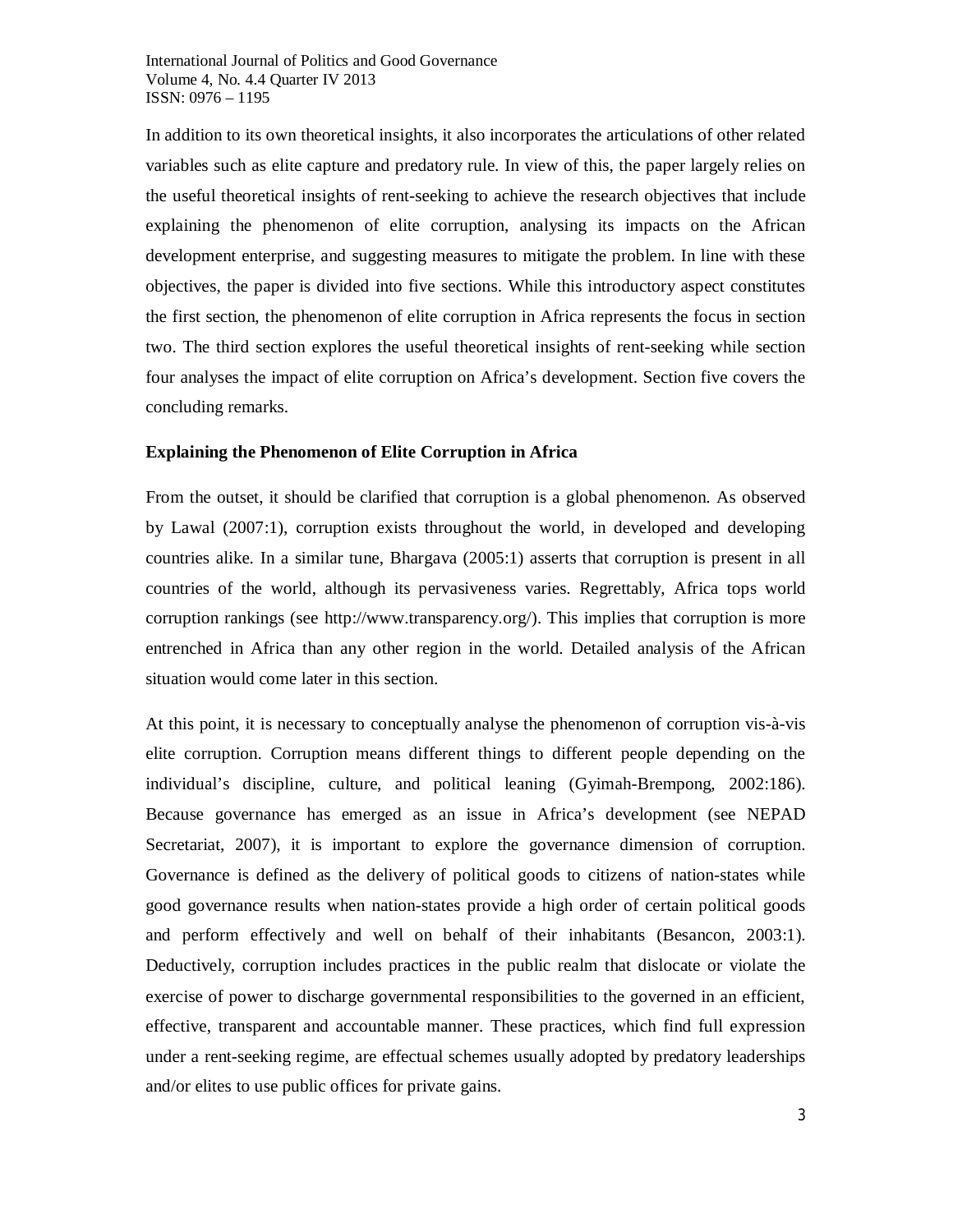Other views about corruption largely agree with the above submission. For instance, Aluko (2008) defines corruption as the acquisition of public funds into private pockets, which otherwise would have been invested for the public good. Rogow and Lasswell (1963:132 &133) define corruption as the violation of public interest. Again, as defined by Klitgaard (1988:75), corruption tends to emerge when an organisation or a public official has monopoly power over a good or service that generates rent, has the discretionary power to decide who will receive it, and is not accountable. These views have certain convergent grounds: the goal is to achieve private gains through the misallocation of resources; more often than not, corruption is perpetrated by public officials; and involves the exercise of power. The attendant effects include 'misgovernance' and dwindling development fortunes.

Given the above streams of thinking, it becomes easy to oscillate conceptually to the phenomenon of elite corruption. Different approaches have generally been used to identify elites within society. These include the stratification approach that focuses on coherent and hierarchical arrangement of classes or strata; the psychological approach that focuses on the psychological characteristics of elites; and the institutional approach that divides the policy arena where elites operate into a number of life domains such as economic, political and cultural institutions (see Kotze & Steyn, 2003:18). The paper considers it exigent to analytically align with the institutional approach because it describes elites as those who occupy positions of power where they are able to influence policy issues.

In consonance with the institutional approach, elites are those who occupy society's top positions of power and wealth. They are the people who exercise authority, influence, and control of resources with society's important organisations. They are able to impose on society as a whole their explanations and justifications for the dominant political and economic systems (Marger, 1981:78). From the analysis of Scott (2007:33), elites develop through the structuration of power into enduring relations of domination. Because they usually coalesce into a small unit of domination through the instrumentality of power, elites make all the important decisions about the delivery of political goods. By virtue of their privileged positions therefore, elites constitute the few who authoritatively allocate values in David Easton's conception of politics, and determine Harold Lasswell's who gets what, when and how.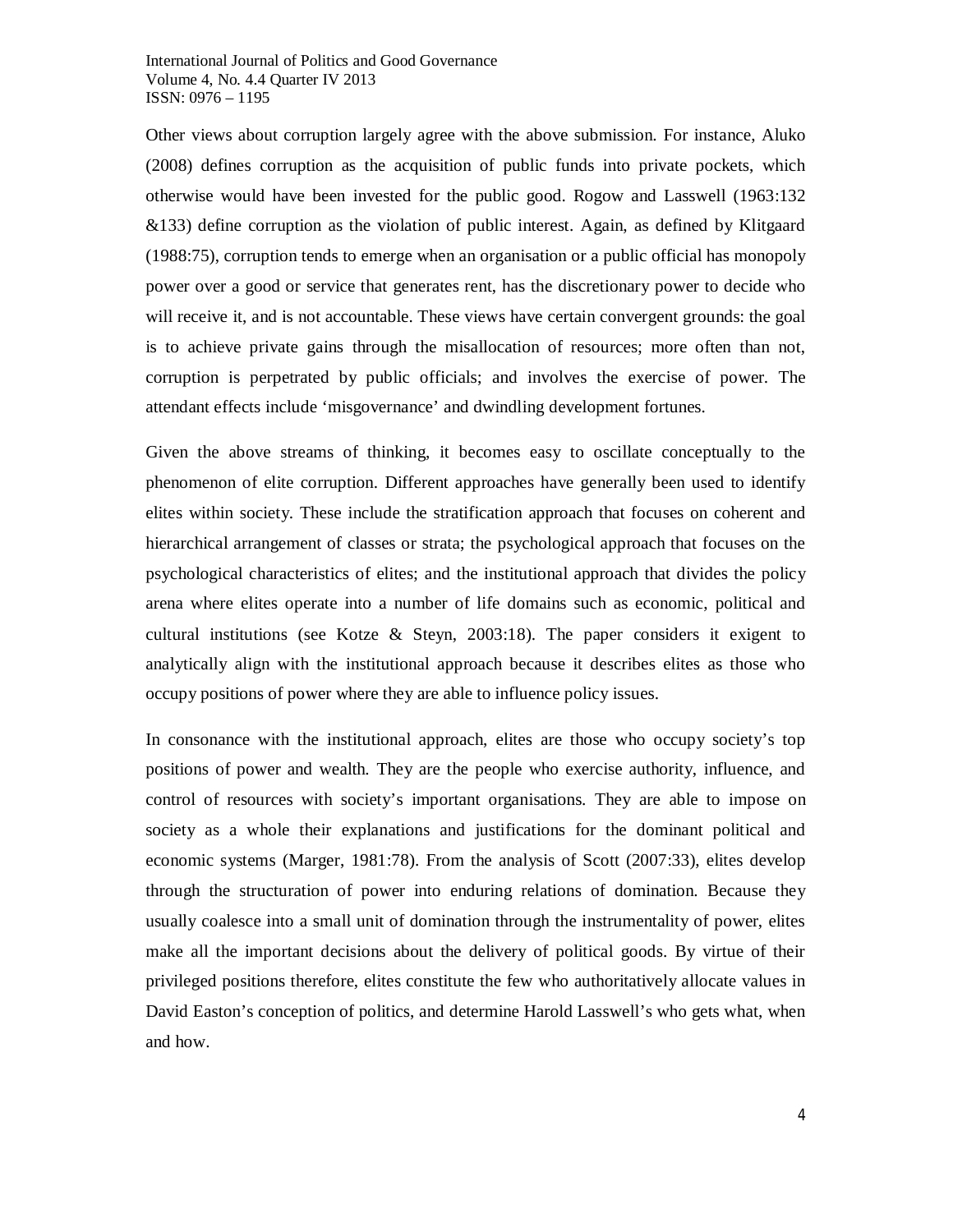What then is elite corruption? Elite corruption involves using privileged positions by the privileged few to pillage the resources meant for the common good. According to Onuoha (2009:45), the beneficiaries of the pillaged resources are particular vested interests that have concentrated financial stake in the outcomes of political decisions. Institutionally, elite corruption occurs when policy outcomes are not consciously targeted at particular policy problems, rather particular vested interests tactically become the focus of policy making through means that are devoid of transparency. Under this scenario, the masses are made to suffer for decisions they would never have made if given the choice. Elite capture is seen as a mechanism for entrenching elite corruption. Elite capture describes a situation where resources transferred for the benefit of the masses are usurped by a few, usually politically and/or economically powerful groups, at the expense of the less economically and/or politically influential groups (Dutta, 2009:3). Elites are therefore rent-seekers who use their redistributive powers to enrich themselves and certain powerful groups.

What is the African situation? For more than four decades, corruption has spread like hurricane throughout post-independence Africa and no region of the continent has remained untainted, to a greater or lesser degree, by the corruption pestilence (Uneke, 2010:112). Worrisomely, this pestilence is more concentrated in elite circles. For the purpose of primitive accumulation, African elites have perfected the art of political expediency to hang to power at all cost (Ong'ayo, 2008:7). Today, many of them have acquired wealth through connections to the state or via participation in the state itself through politics, the civil service or military. They are the ones who win most government contracts, are able to obtain loans from state-owned financial institutions, are able to apply successfully for government allocations of public land, and are able to lobby most effectively for government tax concessions; changes in investment regulations and the like (see the African Centre for Economic Growth, 2000).

In Africa, elites do not only fortify their privileged positions, they brazenly express policy preferences that tend to produce more pain than pleasure for the governed. These policy preferences are largely expressed to satisfy vested interests in the executive, parliament and organised private sector; and thus reducing the governed segments to negligible entities. Due to the rapacity of the African elites seeking for greater economic fortunes, the policy arena is politically and economically 'garrisoned' to protect and satisfy these narrow interests to the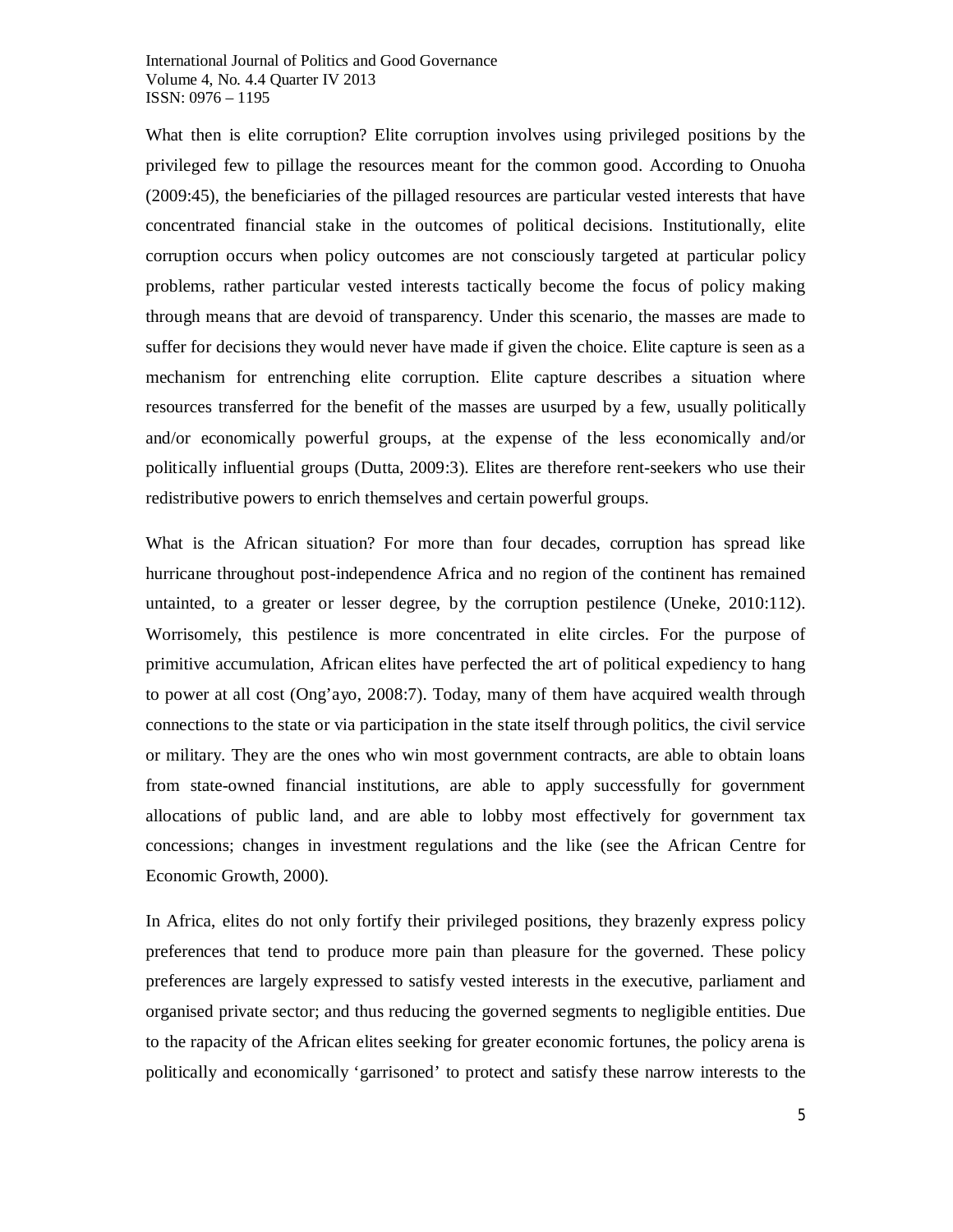detriment of the welfare of the citizenry. As a result, government institutions are defectively structured such that they cannot respond effectively and efficiently to the development demands of the masses. This situation is, in reality, a major cause of pervasive poverty in the land. According to Lawal (2007:4), Africa therefore presents a typical case of countries in the world whose development has been undermined and retarded by corruption.

The African situation is characterised by grand corruption that involves heads of states, ministers, or other senior government officials and serves the interests of a narrow group of business people and politicians, or criminal elements (Bhargava, 2005:2). Also, the amount of money involved is staggering and has enormous dent on the economy. The fortunes of some past African heads of state were given as: General Sani Abacha of Nigeria (\$20 billion); President H. Boigny of Ivory Coast (\$6 billion); General Ibrahim Babangida of Nigeria (\$5 billion); President Mobutu of Zaire (\$4 billion); President Mouza Traore of Mali (\$2 billion); President Denis N'gnesso of Congo (\$200 million) (Lawal, 2007:4). As a result, several billions of dollars in capital have been siphoned out of Africa by the ruling elite. These funds that should have been invested in pro-poor development programmes have been stashed away in various personal and foreign bank accounts, with economic growth and development nosediving. Given this trend, the African situation even betrays the logic of 'productive corruption' where corruption seems to redistribute income in favour of the corrupt class and wise investment of the proceeds of corruption can contribute to a more rapid rate of economic growth, through a higher level of savings and investment in the home economy (see Aluko, 2008:3).

There are other ignominious trends across the continent. Neopatrimonial character that enhances the personalisation of political power by elites tend to accord ample space to predatory elites to generate unprecedented prosperity for themselves and their allies via the state apparatus. Also, because the existence of a virile opposition constitutes an intolerable burden to African elites, they tend to embark on the capture of political opponents. This may be achieved through presidential largesse in the form of cash gifts, allocations of choice real estates in urban locations and cushy political appointments. Again, elites may connive with external interests such as the IMF, World Bank and multinationals to increase their financial returns. A clear effect of these trends is a repulsive economic terrain that is not accommodative to economic growth and development. Across the continent, elite corruption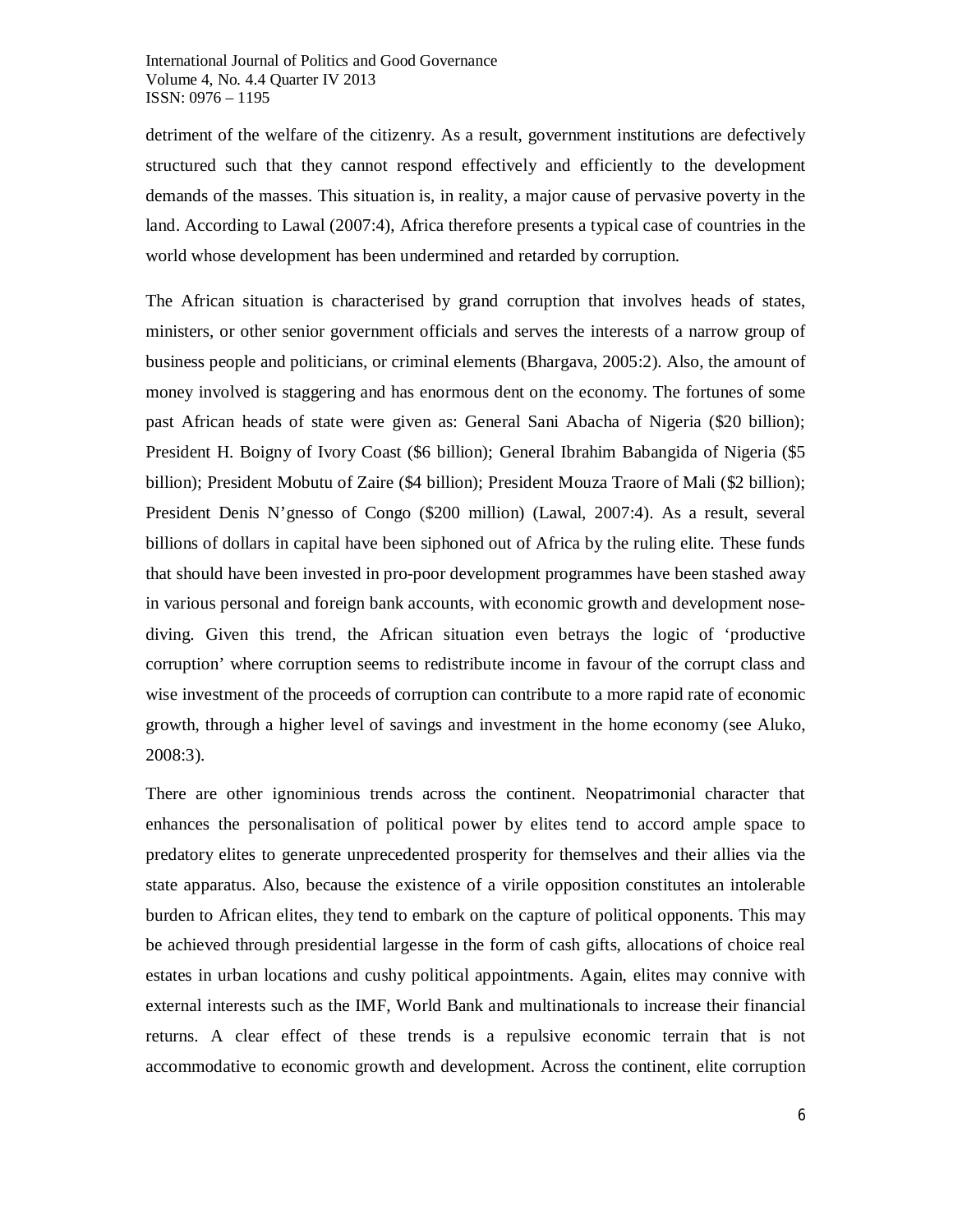has not only become institutionalised, it has become the public persona of top government officials and their cronies in the organised private sector.

In South Africa, council officials, national government officials, MPs and officials in the president's office are said to be involved in corruption. The involvement of top level figures in the country's African National Congress (ANC), the trial of ANC confidante, Schabir Shaik, and a myriad of allegations about irregularities in tenders and hiring in local councils and the Parliament's 'travelgate' scandal (see Afro Barometer, 2006:1) are all manifestations of elite corruption. In Nigeria, top government executives, party executives, National Assembly members and business magnates constitute the predatory entities conspiring to sap the nation's resources. The situation in Nigeria is epidemic. In Liberia, corruption problem is so intractable and damaging to public interests because those responsible for the problem also hold high positions in the state. This situation can best be described as the criminalisation of the state, especially under Charles Taylor. He personally controlled about \$200 million in annual proceeds from business operations or between two and three times the entire budget for government operations (see Reno, 2008:389-390).

In Kenya, due to the hierarchical arrangement of classes that generously favours elites, inequalities have been exacerbated and the structure of the economy has become skewed (see the African Centre for Economic Growth, 2000). In early 2006, revelations from investigative reports of two major government-linked corruption scandals rocked Kenya and led to resignations, including three ministers. In March 2006, another major scandal was uncovered involving money laundering and tax evasion in the Kenyan banking system (see Bureau of African Affairs, 2012). In Botswana, corruption is relatively pale and restricted. It is almost entirely an elite phenomenon, and when it extends to others, it is under conditions seemingly sanctioned by some participating government leaders and officials (see Good, 1994:516). This situation notwithstanding, Botswana offers a ground for hope as recent leaders have been trying to avoid many rent-seeking tendencies in elite circles. Generally, because of the depth of its entrenchment, the phenomenon of elite corruption in Africa has become a knotty problem that is capable of defying known clean-up strategies.

In explaining the genesis of this monstrous wave, observers have linked its institutionalisation to colonialism (see Tangie, 2005; Mulinge & Lesetedi, 1998). As observed by Mulinge & Lesetedi (1998:87), colonialism involved the systematic use of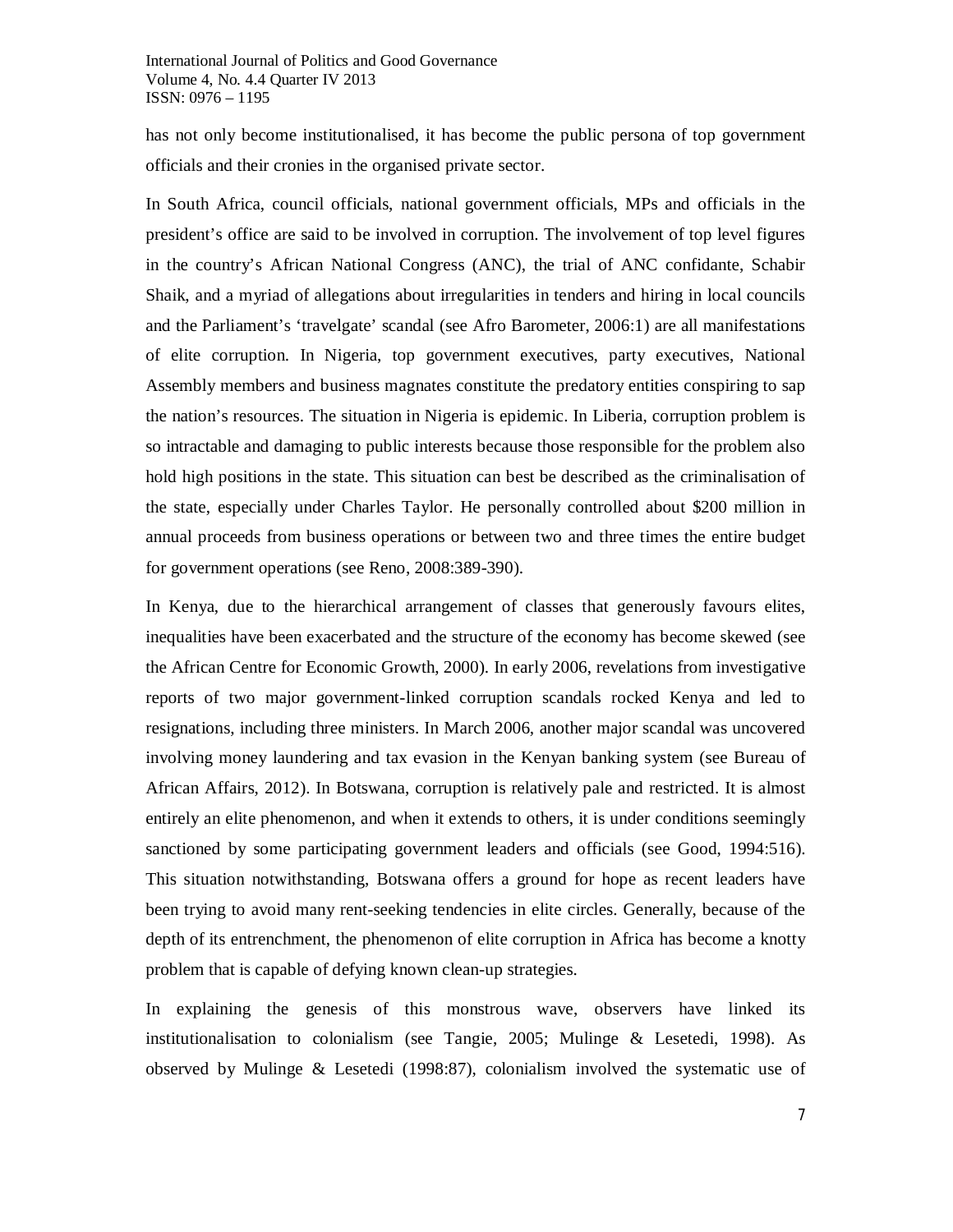material inducement to compel African chiefs/administrators to collaborate with them in the pursuit of their colonial project of dominating and exploiting their own people. Expounding how the colonial economic structures created a fertile ground for elite corruption, Tangie (2005:5) identifies three mechanisms for the colonial entrenchment of the phenomenon. First, the monetisation of the economy encouraged corrupt practices; second, the introduction of compulsory taxation and the manner it was collected constituted another factor of corruption; and third, the technique of divide and rule adopted by the colonial authorities to subdue and control Africans represented another link. The phenomenon was not only facilitated by colonial policies but such policies have also served to entrench it. Therefore, elite corruption in post-colonial Africa is merely an extension of colonial corrupt practices. Although this colonial influence represents a grave concern but a more dangerous concern lies in the unwillingness of the post-colonial African leaders to reverse the trend. Rather than reversing the trend, successive African leaders have deepened it.

#### **The Rent-Seeking Theory**

The effort here is to advance a theory for explaining the African situation. The model selected for this task is the rent-seeking theory due to its elaborate framework. Aside from this theory, other explanatory variables often used to explain the phenomenon of elite corruption in Africa include elite capture and predatory rule. Since these other variables constitute the operational mechanisms under a rent-seeking regime, it is therefore important to adopt a model that elaborately explains the phenomenon than focusing on reductionist models that explain specifics. Given this situation, it is intellectually more rewarding to explore the theory of rent-seeking.

The theory of rent-seeking was developed following a lead provided by Gordon Tullock in 1967 (Hartle, 1983:539). Other scholars that have extended the frontiers of the theory included Krueger in 1974, Posner in 1975, Bhagwati in 1982, Tollison in 1982 (see Cowen, Glazer & McMillan, 1994:131). Rent-seeking was one of the first economic instruments developed to model corruption in the public sector (Lambsdorff, 2002:97). Although it originated as an economic theory, it is often employed to analyse politics (Cowen, Glazer  $\&$ McMillan, 1994:131). While rent is practically taken to mean excessive profits or un-earned returns (see Pasour, 1983:138), rent-seeking is the expenditure of resources and effort in creating, lobbying or transferring rents. These expenditures can be legal, as with most forms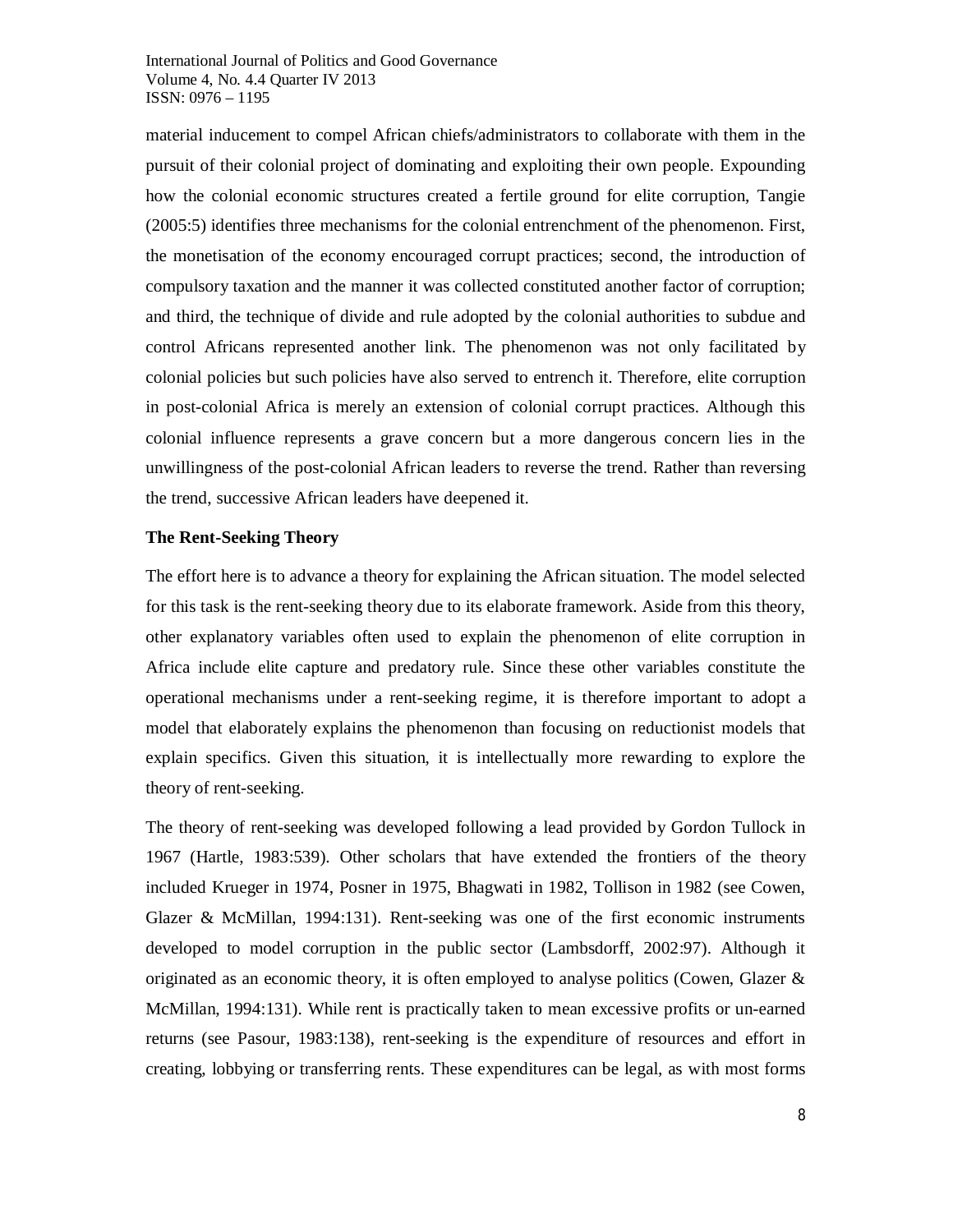of lobbying, queuing or contributions to political parties. But they can also be illegal, as in the case of bribes, illegal political contributions, expenditures on private mafias, and so on (see Khan, 2000:1). It is concerned with the deployment of interest group power to manipulate government in order to obtain special advantages or as a special means by which private parties may seek to pursue their interests in the competition for preferential treatment (Hartle, 1983:539; Lambsdorff, 2002:104). In a more useful sense, rent-seeking describes attempts both to obtain and to maintain wealth transfers (Pasour, 1983:123).

Rent-seeking is a dominant behaviour that is expressed by elites in both public and private domains. To be able to effectively manipulate government, elites may first capture the state and then establish predatory rulership. Therefore, elite capture and predatory rule are mechanisms of rent-seeking. The focus of rent-seeking is on the interaction between the state and private parties, where the state has the monopoly on allocating property rights through laws, regulations, subsidies, taxes, tariffs, import quotas or by awarding contracts in public procurement. Such activities usually entail a certain distribution or redistribution of income. Private firms will try to influence the decision to favour them (Lambsdorff, 2002:101). Conventional rent-seeking theory therefore assumes that rent-seeking only results in the creation or protection of monopoly rents (Khan, 2000:1). As explained by Hartle (1983:539), under a rent-seeking regime, real resources are invested by individuals or groups (coalitions) of individuals with similar interests in the expectation of obtaining an increase (avoiding a decrease) in their income wealth as a result of securing (blocking) changes in legal rights; or maximising the benefit of earlier policy changes. In terms of tactics, public decision-makers can impose or threaten troublesome regulation so as to extort donations from the private sector (see Lambsdorff, 2002:105).

Normally, rent-seeking produces harrowing and regressive economic effects. Pasour (1983:123) explains that rent-seeking describes resource-wasting activities. Under a rentseeking regime, resources used in seeking advantages are essentially wasted because they result in the redistribution of income and wealth rather than its creation (Hartle, 1983:539). Because these resources are wasted or completely dissipated, they impact negatively on welfare (Flowers, 1987:431). Again, rent-seeking has a cost. There is the loss of final output when inputs are transferred into rent-seeking rather than into production. The input cost of rent-seeking associated with a particular rent is the value of net social benefits lost as a result of the withdrawal of these inputs from the production of final products (see Khan, 2000:8).

9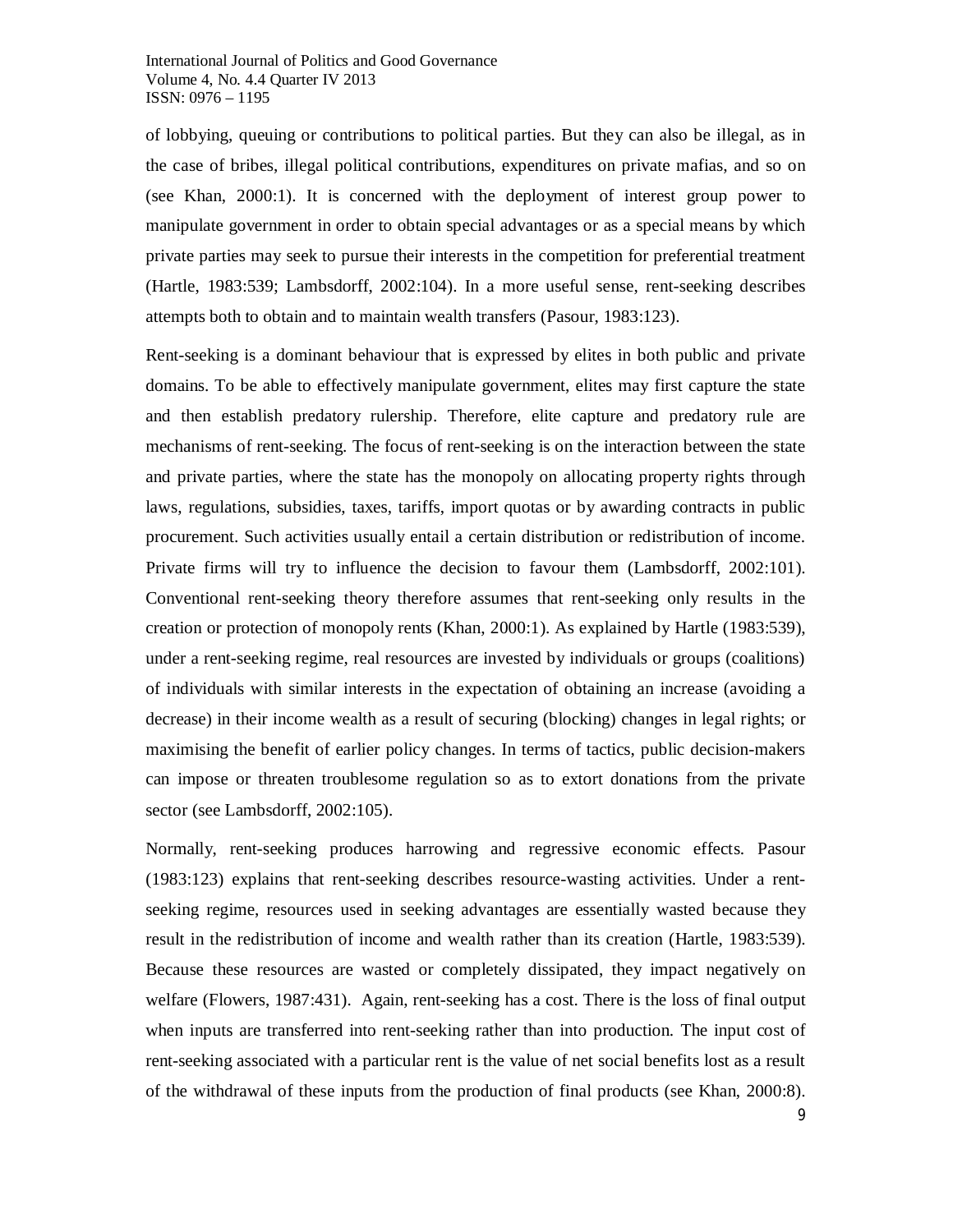Thus, rent-seeking does not only kill productivity, it also hampers welfare as funds that should be invested for social development are allocated or reallocated in the process of seeking rents. As remarked by Mensah et al (2003:12), losses from this process can total more than a country's foreign debts, lost revenues and additional costs for goods and services, and can bring an economy to the brink of collapse.

The rent-seeking dynamics described above succinctly capture the African situation. Because of the intensity of the situation, most African rulers accurately fall within the frame of nonbenevolent elites (Aidt et al., 2008:197). Within this frame, African leaders are nonbenevolent rulers who extract rents from the economy, only constrained by the fact that citizens may attempt to replace them if too much is extracted. The January 2012 protest processions by the poor masses across major cities in Nigeria for the retention of fuel subsidy and the prosecution of the predatory 'cabal' sapping the nation's oil resources (now labelled 'Occupy Nigeria') fall into this description. A plausible reason why President Jonathan acceded to some of the requests of the protesters is because of the fear of being replaced. Different cases of rent-seeking are observable across the continent. Certain political elites called god-fathers may allocate political offices to political clients or god-sons to generate rents periodically from the clients. Also, multinationals may connive with political elites to loot the economy. The former may evade taxes while wreaking environmental havocs without serious penalties from government. Again, inducements from foreign enterprises seeking business opportunities may be too enticing to resist for elites who make decisions on those matters (Uneke, 2010:123). The judiciary is equally not immune as justice is often for sale. Judges are fond of perverting the cause of justice with the intention to generate rents. Specific scenarios are presented below.

**\*** In line with the monopolistic assumption of rent-seeking, political elites can monopolise political power to effectively enhance dubious private wealth transfer. This was the case in Liberia under Charles Taylor. He used his official position aggressively to advance his private interests. He used the powers of his office to reserve for himself the sole power to execute, negotiate and conclude all commercial contracts or agreements with any foreign or domestic investor for the exploitation of the strategic resources of the Republic of Liberia (see Reno, 2008:389). This pattern of corruption is the height of predatory leadership. Government kleptocracy of this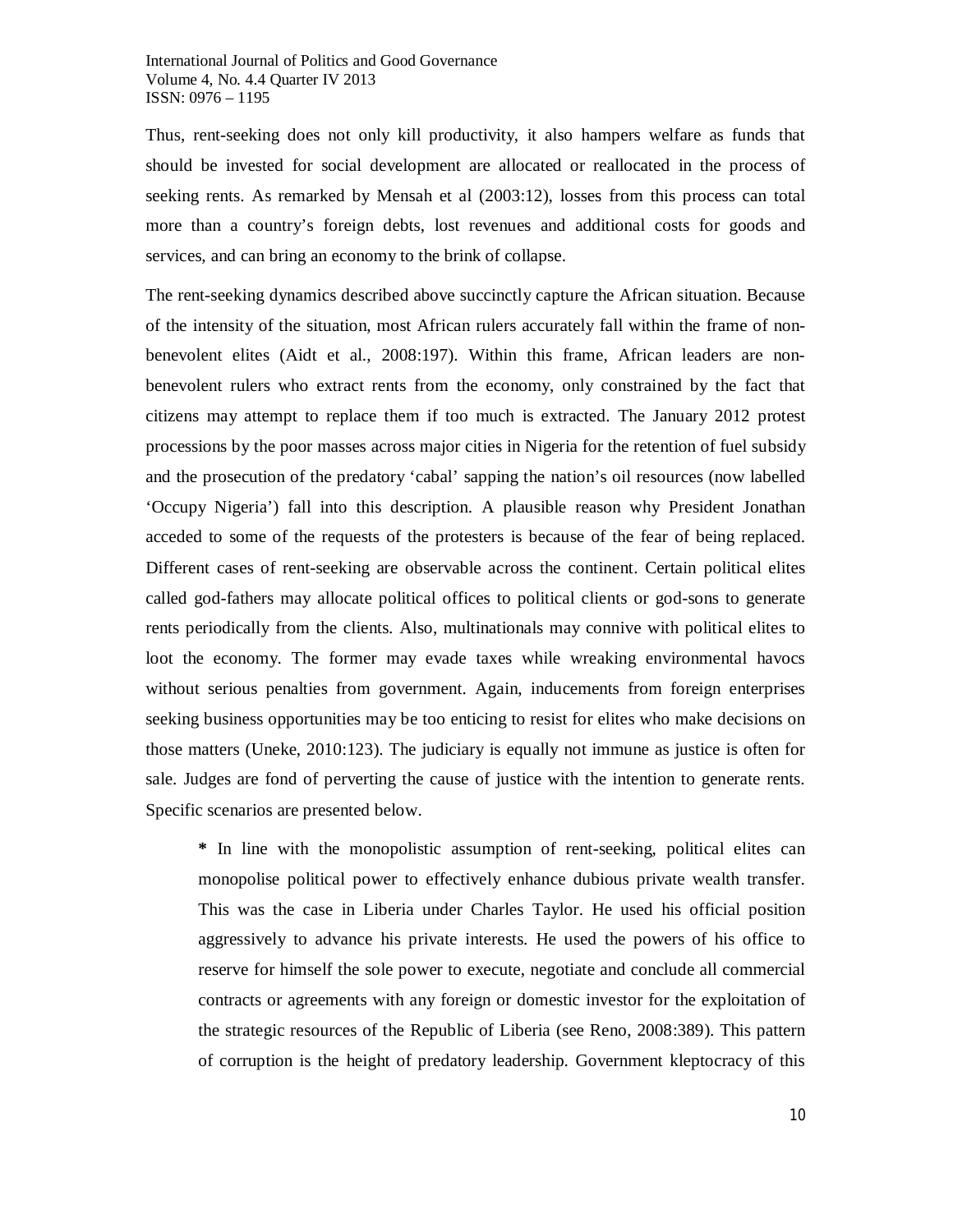magnitude may even inspire the state to engage in illicit ventures to satisfy the unending financial appetite of the ruling elite.

**\*** The right of service provision may be 'sold' by the public decision makers and 'bought' by the beneficiaries. This clearly explains the situation in Ghana. Many firms make unofficial payments to public officials with over a quarter of them frequently or always making such payments. Unofficial payments constitute a regular feature of transactions between business firms and public service agencies. 46 percent of unofficial payments to public officials are initiated by firms and 31 per cent are solicited by public officials themselves, and 50 per cent of firms know in advance how much unofficial payment is required of them (see Mensah et al., 2003:23-24). This scenario can even extend to the parliament where legislation is sold by the legislature and bought by the beneficiaries of the legislation.

**\*** In a country like Nigeria, the operators of government or political elites may concede economic power to certain individuals with the intention of generating rents in the forms of election financing and providing funds for private projects owned by the political elites. Under the first scenario, private individuals like Aliko Dangote and Emeka Offor who have benefitted immensely from favourable economic policies donated 1 billion naira to the Obasanjo-Atiku re-election bid (Ojukwu and Shopeju, 2010:21). Under the second scenario, on 14 May 2005, friends of president Obasanjo raised billions of naira for his library project. A consortium of banks donated a sum of 622 million naira while Mike Adenuga, Aliko Dangote and Sonny Odogwu doled out 250 million naira, 211.6 million naira and 200 million naira, respectively (see Ojukwu and Shopeju, 2010:21). Still under the second scenario, on 16 March 2013, associates of President Goodluck Jonathan donated generously at the fund raising in aid of St. Stephen's Anglican Deanery and Youth Development Centre located in the President's hometown in Otuoke, Bayelsa State. Prince Arthur Eze, a business tycoon, donated 1.8 billion naira, while the newly-formed PDP Governors Forum donated 230 million naira and the South-South State Governors donated 100 million naira (The Nation, March 17, 2013). The multi-million dollar building was donated in 2012 by Gitto Construzioni Generali Nigeria Limited, an Italian Construction Firm in Nigeria. Also, a 'cabal' that benefits from government's subsidies, tariffs, taxes and import quotas may also exist.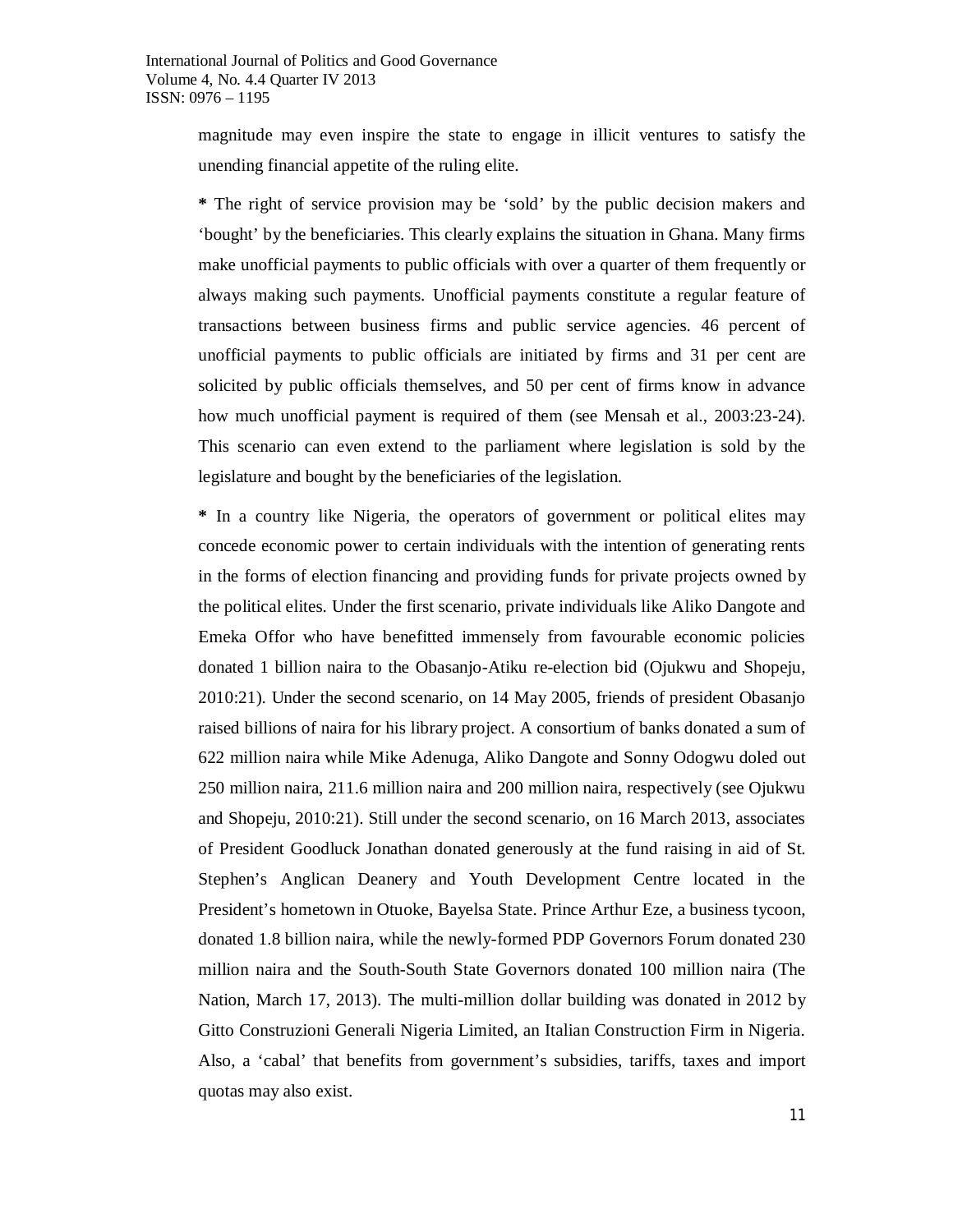From the above scenarios, variables that have largely been used to describe and explain the prevalence of corruption in Africa such as god-fatherism, prebendal politics, predatory rule, 'cabalised' politics and neopatrimonialism, are deeply rooted in rent-seeking practices.

## **Impact of the Phenomenon on Africa**

A disturbing relationship exists between elite corruption and economic growth. If both coexist, the effect on growth is usually deleterious. A nation that is desirous of growth must therefore halt all pathologies relating to government corruption. Deep corruption negatively affects economic growth through certain channels such as decreasing the productivity of existing resources through lower productive efforts, degradation of the quality of resources, general misallocation of existing resources, reductions in investment in physical capital as well as degradation of institutions (Gyimah-Brempong, 2002:188). Within the framework of Harrod-Domar growth model, every economy must not only save a certain proportion of its national income for investment in capital goods, to achieve growth, new investments representing net additions to the capital stock are equally necessary. Given that this proposition does not hold under rent-seeking regimes like the ones in Africa, achieving real economic growth becomes a tall order. The misallocation of real resources and the general dissipation of rents in Africa have already constituted major constraints to efforts aimed at accelerating economic growth.

Other devastating effects of higher levels of corruption on economic growth have been identified. In connection to the prevailing situation in Africa, Uneke (2010:118) identifies a number of damaging effects. These include greed which enables public decision makers to deliberately distort public policies in a bid to create opportunities for graft through bribery, extortion, embezzlement and contract kickbacks; and the cost of doing government business is high as the costs of public projects are usually inflated. Even worse is the fact that a lot of public projects for which costs have been wholly or partially paid in advance are either abandoned or project costs reviewed, usually always upwards. The implication is that rapacious corruption not only increase government expenditures without commensurate tangible results, but scarce funds are siphoned, eventually leading to the need to increase revenues through high taxes, borrowing or scaling down, or even abandoning otherwise important projects (see Uneke, 2010:120). In essence, the rent-seeking behaviour of elites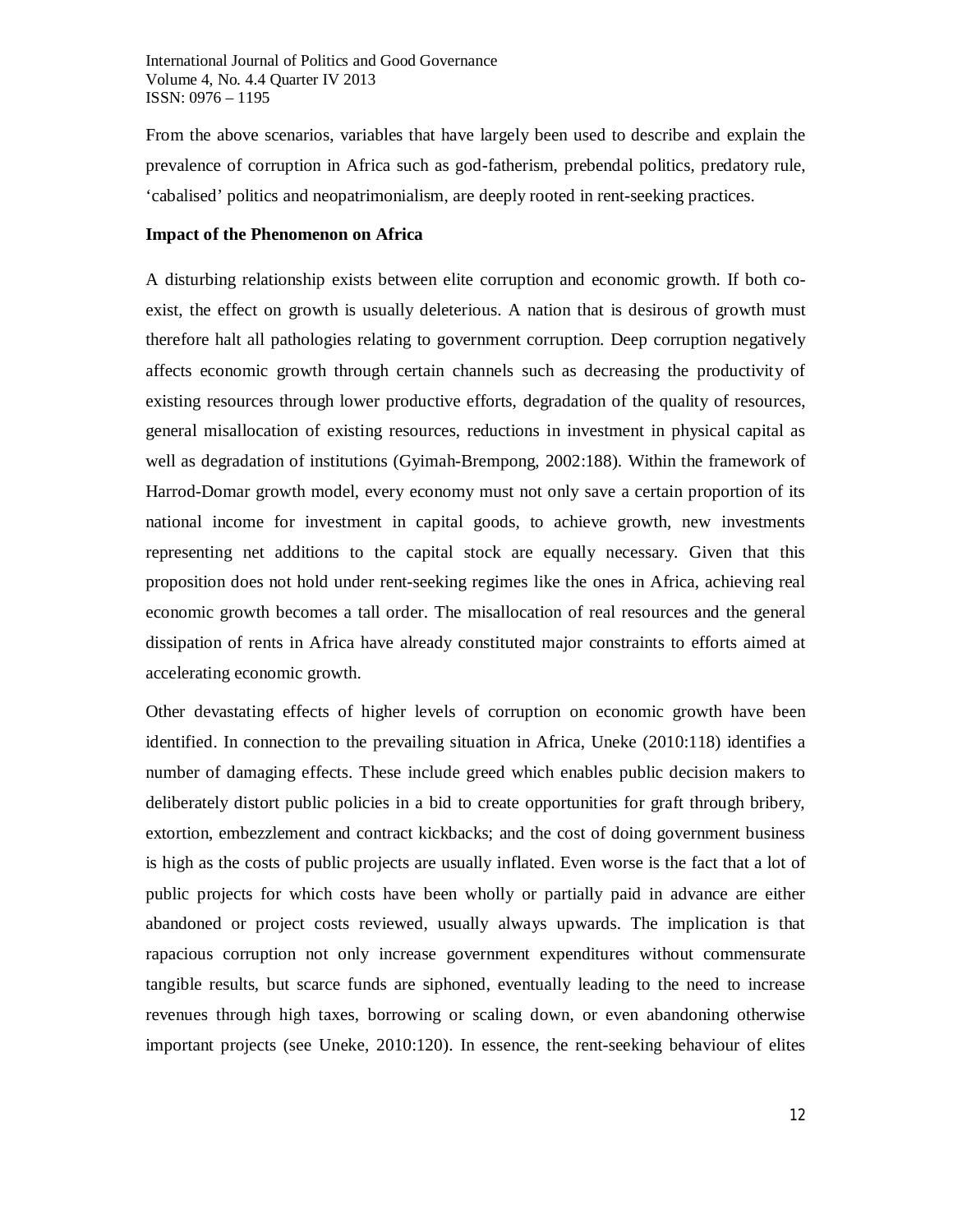may precipitate serious economic crisis if practical clean-up strategies are not immediately introduced.

Supporting the African situation with empirical data, Gyimah-Brempong (2002:185) reports that a one point increase in corruption decreases the growth rates of GDP by between 0.75 and 0.9 percentage points per year and of per capita income growth rate by between 0.39 and 0.41 percentage points per year, respectively. This empirical data confirms the earlier assertion that corruption in elite circles is in conflict with economic growth. The fact that corruption impacts negatively on the GDP and national income per capita makes elite corruption a governance error. This is because leaders who are supposed to rule responsively and accountably to ensure a steady increase in productivity and national income, invest in physical capital, and distribute and redistribute resources to promote social welfare are paradoxically the same entities dissipating resources. Again, because pervasive corruption leads to high income inequality, it hurts the poor rather than the rich. Also, misallocation of talent between entrepreneurship and rent-seeking explains why corruption hinders growth (Aidt et al, 2008:204). On a general scale, corruption is a symptom of institutional weaknesses that reduces economic growth, retards long term foreign and domestic investments, enhances inflation and depreciates national currency, distorts market and allocation of resources, increases income inequality and poverty (see Akcay, 2006:29).

#### **Concluding Remarks**

Africa has not only regressed economically, human welfare, measured in terms of access to good health, education and quality standard of living, is also in limbo. The gravity of the African situation is located in the rent-seeking behaviour of state managers. The constant transfer of public wealth to private realm by elites, which translates to wealth dissipation, has proved costly and harmful. The undiminished force with which the transfer occurs is very worrisome. While development is nose-diving, the elite corruption 'market' is productively blossoming. The masses who should benefit from public decision-making have become the victims of coordinated oppression from the non-benevolent rulers.

To address this problem, the strategy here encourages governance reforms. In line with the submission of AFRODAD (2005:21), it is imperative to reform the institutional, legal and administrative framework for public resource management. This is to ensure effective and efficient utilization of present and future public resources so as to prevent the waste and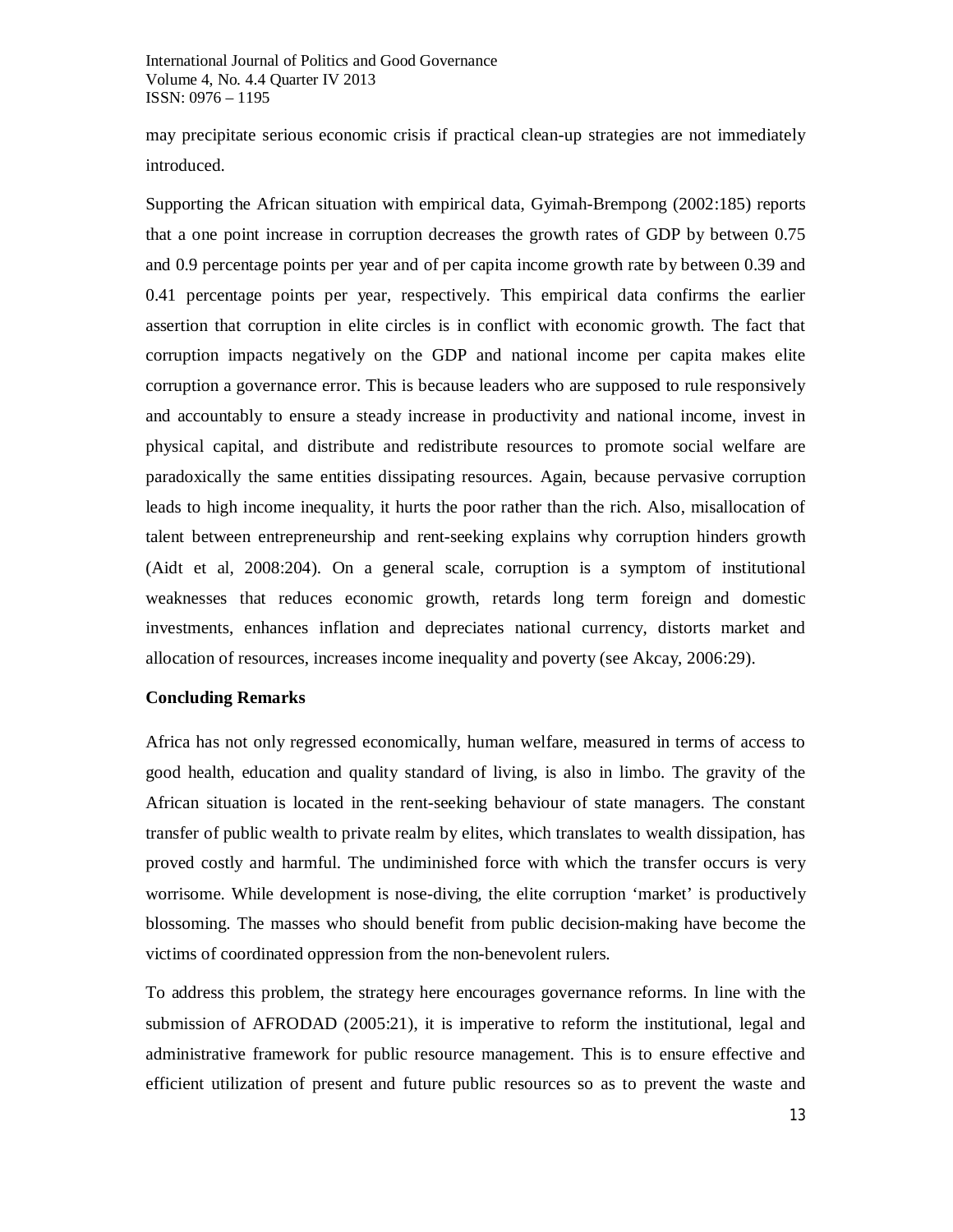inefficiencies of the past. Among other things, this institutional re-engineering would ensure due process, transparency, accountability and sanctions. For the sake of emphasis, this paper advocates the adherence of state managers in Africa to the good governance standard for public services. The reason for the focus on this standard is because it is needs-based. It does not only ensure that wealth dissipation is avoided, it also emphasises that public resources be managed so that the needs of the poor are taken care of optimally. This would enable African elites to prioritise the proper management of public resources in the interests of the governed rather than to coalesce into a unit of domination through the instrumentality of power. Within this framework, the interests of the people would be seen to truly form the core of policy making, and the overall welfare of the citizenry would be considered a sacred policy goal. In our view, governance reforms constitute the exit strategy from the abyss of elite corruption.

#### **REFERENCES**

- Afro Barometer. (2006). *Resurgent Perceptions of Corruption in South Africa*. Afro Barometer Briefing Paper, No. 43, June.
- AFRODAD. 2005. *The Politics of the MDGs and Nigeria: A Critical Appraisal of the Global Partnership for Development (Goal 8).* Harare, Zimbabwe: AFRODAD.
- Aidt, T., Dutta, J. & Sena, V. (2008). Governance Regimes, Corruption and Growth: Theory and Evidence, *Journal of Comparative Economics*, 36: 195-220.
- Ajayi, R. & Oshewolo, S. (2013). 'Historicizing the African Development Crisis', in Centre for Black and African Arts and Civilization (CBAAC), ed. *Alternative Development Strategies for Africa.* Lagos: CBAAC. Ch. 16, Forthcoming.
- Akcay, S. (2006). Corruption and Human Development, *Cato Journal*, 26(1): 29-48.
- Aluko, S.A. (2008). *Corruption and National Development*. A Lecture Delivered at the Centre for Democratic Development Research and Training, as Part of the Activities of Professor Bala Usman Annual Memorial Lecture in Kaduna, 31 May.
- Bavister-Gould, A. (2011). *Predatory Leaderships, Predatory Rule and Predatory States*. Developmental Leadership Program (DLP) Concept Brief 01, September.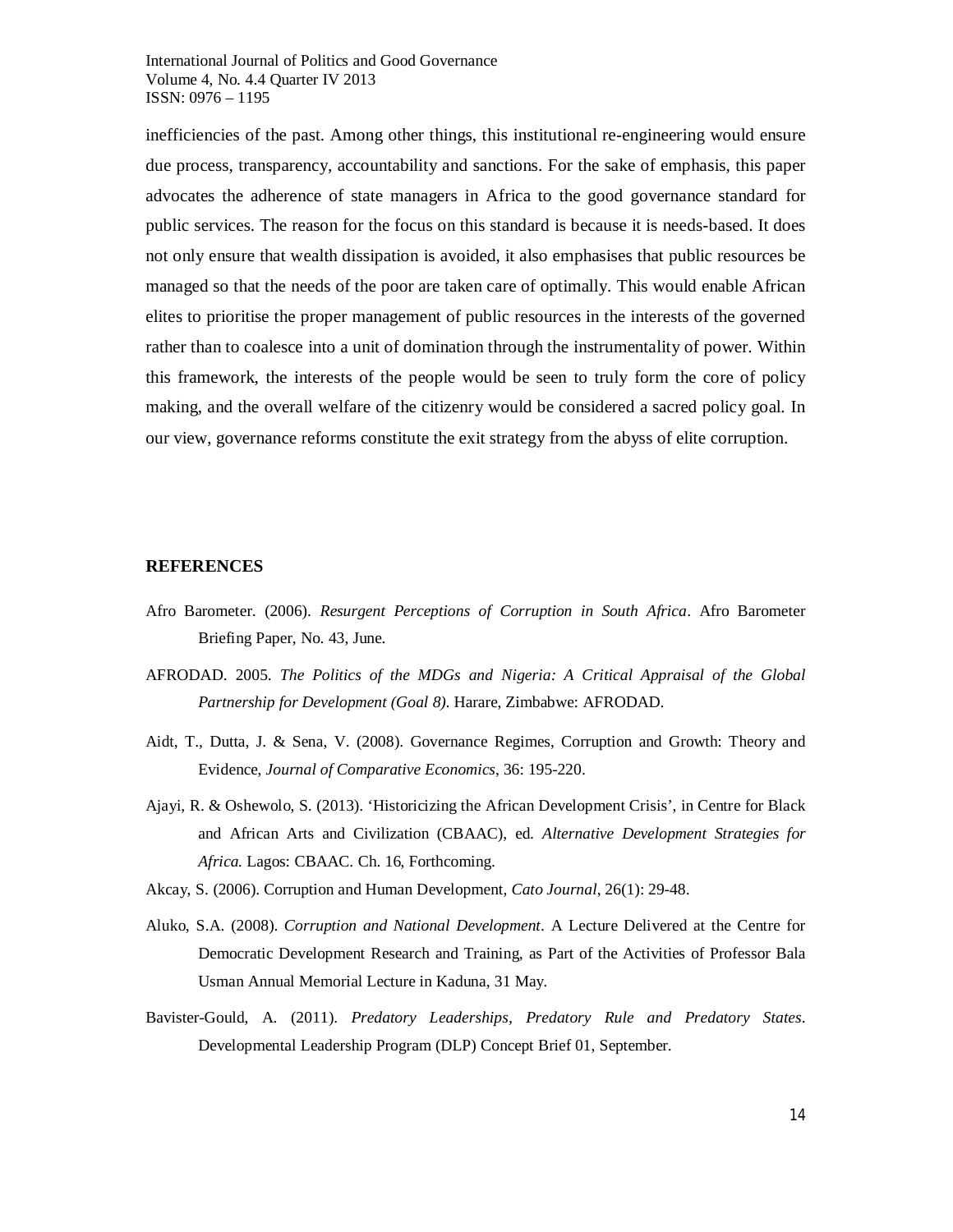- Besancon, M. (2003). Good *Governance rankings: The Art of Measurement*. World Peace Foundation (WPF) Reports Number 36. WPF Program on Intrastate Conflict and Conflict Resolution, John F. Kennedy School of Government, Harvard University, Cambridge, Massachusetts.
- Bhargava, V. (2005). *The Cancer of Corruption*. Paper Prepared for Presentation as Part of the Global Issues Seminar Series, October.
- Bureau of African Affairs. (2012). *Kenyan Country Profile*. U.S. Department of State. http://www.state.gov/r/paei/bgn/2962.htm, (accessed 18 January 2012).
- Cowen, T., Glazer, A. & McMillan, H. (1994). Rent Seeking Can Promote the Provision of Public Goods. *Economics and Politics*, 6(2): 131-146.
- Dutta, D. (2009). *Elite Capture and Corruption: Concepts and Definitions*. National Council of Applied Economic Research (NCAER) Paper, October.
- Flowers, M.R. (1987). Rent Seeking and Rent Dissipation: A Critical Review, *Cato Journal*, 7(2): 431-440.
- Good, K. (1994). 'Corruption and Mismanagement in Botswana: A Best-Case Example? *The Journal of Modern African Studies*, 32(3): 499-521.
- Gyimah-Brempong, K. (2002). Corruption, Economic Growth, and Income Inequality in Africa, *Economics of Governance*, 3: 183-209.
- Hartle, D.G. (1983). 'The Theory of Rent Seeking: Some Reflections', *The Canadian Journal of Economics*, 16(4): 539-554.
- Khan, M.H. (2000). 'Rent-Seeking as Process', In M.H. Khan & K.S. Jomo, eds. *Rents, Rent-Seeking and Economic Development: Theory and Evidence in Asia*. Cambridge: Cambridge University Press, 1-65.
- Klitgaard, R. (1988). *Controlling Corruption*. Berkeley: University of California Press.
- Kotze, H. & Steyn, C. (2003). *African Elite Perspectives: AU and NEPAD*. Konrad-Adenauer-Stiftung Occasional Papers, Johannesburg, December.
- Lambsdorff, J.G. (2002). Corruption and Rent-Seeking. *Public Choice*, 113, 97-125.
- Lawal, G. (2007). Corruption and Development in Africa: Challenges for Political and Economic Change, *Humanity and Social Sciences Journal*, 2(1): 1-7.
- Marger, M. (1981). *Elites and Masses: An Introduction to Political Sociology*. New York: D. Van Nostrand Company.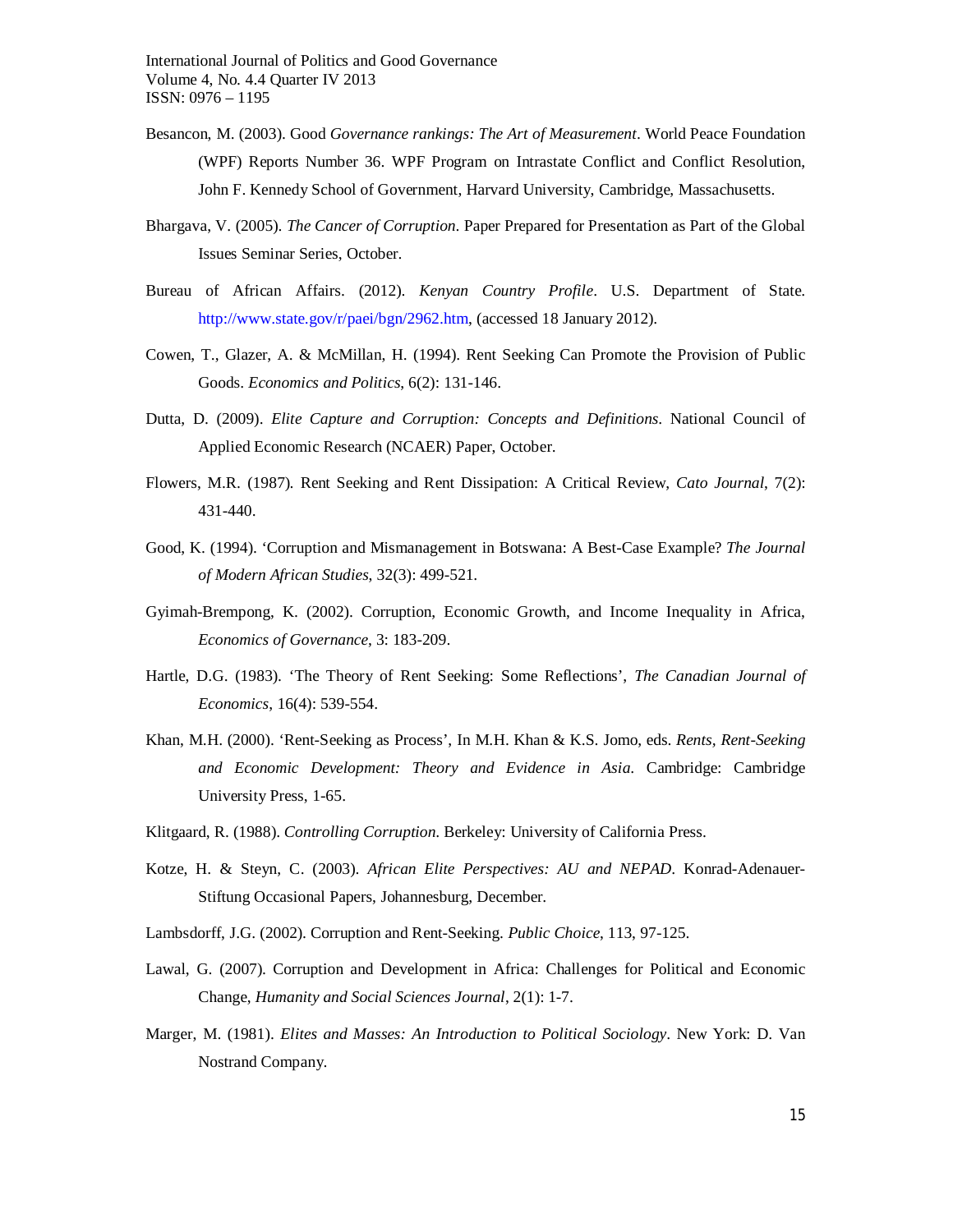Mbaku, J.M. (2003). Entrenching Economic Freedom in Africa, *Cato Journal*, 23(2): 217-225.

- Mensah, S., Aboagye, K., Addo, E. & Buatsi, S. (2003). *Corporate Governance and Corruption in Ghana: Empirical Findings and Policy Limitations*. Accra, Ghana: African Capital Markets Forum (ACMF).
- Mulinge, M.M & Lesetedi, G.N. (1998). Interrogating Our Past: Colonialism and Corruption in Sub-Saharan Africa, *African Journal of Political Science,* 3(2): 15-28.
- New Partnership for Africa's Development (NEPAD) Secretariat. (2007). *Governance in Africa's Development: Progress, Prospects and Challenges.* The 9<sup>th</sup> Africa Partnership Forum with the Main Theme: Governance and Development, Algiers, Algeria, 12-13 November.
- Official Website of the Transparency International: http://www.transparency.org/
- Ojukwu, C.C. & Shopeju, J.O. (2010). Elite Corruption and the Culture of Primitive Accumulation in the 21<sup>st</sup> century Nigeria, *International Journal of Peace and Development Studies*, 1(2): 15-24.
- Ong'ayo, A.O. (2008). *Political Instability in Africa: Where the Problem Lies and Alternative Perspectives*. The African Diaspora Policy Centre, Amsterdam.
- Onuoha, J. (2009). The State and Economic Reforms in Nigeria: An Explanatory Note on the Capture Theory of Politics, *Nigerian Journal of International Affairs*, 35(1): 41-60.
- Pasour, E.C. (1983). *Rent Seeking: Some Conceptual Problems and Implications*. Paper presented at a New York University-Liberty Fund Research Seminar in Austrian Economics, August 7-11.
- Reno, W. (2008). Anti-Corruption Efforts in Liberia: Are They Aimed at the Right Targets? *International Peacekeeping*, 15(3), 387-404.
- Rogow, A. & Lasswell, H. (1963). *Power, Corruption and Rectitude*. Englewood: Cliffs.
- Scott, J. (2007). Power, Domination and Stratification: Towards a Conceptual Synthesis, *Sociologia, Problemas E Praticas*, 55: 25-39.
- Tangie, F. (2005). *The State and Development in Africa*. Paper Prepared for the 11<sup>th</sup> General Assembly of CODESRIA on 'Rethinking African Development: Beyond Impasse, Towards Alternatives', Maputo, Mozambique, December 6-10.
- The African Centre for Economic Growth. (2000). *The Link between Corruption and Poverty: Lessons from Kenyan Case Studies*. African Centre for Economic Growth, Nairobi-Kenya.